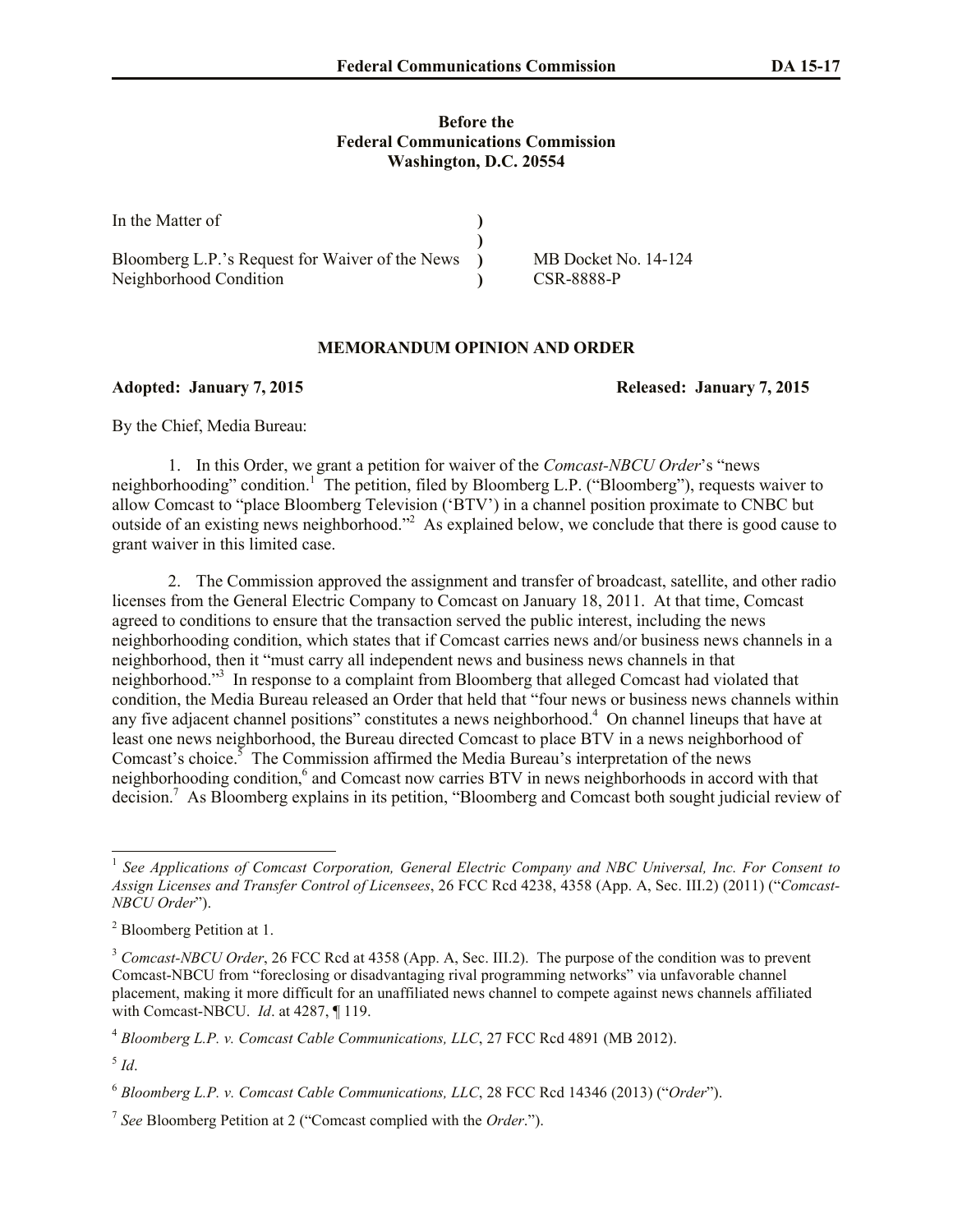the *Order* on separate grounds,"<sup>8</sup> and eventually negotiated a settlement under which Comcast would place BTV "in a channel position proximate to CNBC but outside of an existing news neighborhood . . . on a small number of Comcast lineups."<sup>9</sup> If Comcast were to comply with that settlement agreement, however, it would not comply with what the Commission directed in the *Order* in a small number of cases. Therefore, Bloomberg seeks waiver of the *Order* and the news neighborhooding condition as necessary for Comcast to comply with the settlement agreement. On July 31, 2014, the Bureau issued a Public Notice seeking comment on Bloomberg's waiver request.<sup>10</sup> Comcast filed comments in support of Bloomberg's request. No other comments were filed in response to the *Public Notice*.

3. We find that there is good cause for waiver based on the specific facts presented to us because waiver will promote the parties' private resolution of this matter in a manner that is consistent with the purpose of the condition *i.e.*, preventing Comcast-NBCU from competitively disadvantaging unaffiliated news networks through less favorable channel placement.<sup>11</sup> Bloomberg itself is in the best position to determine that a channel position proximate CNBC accomplishes this goal. Moreover, when the Commission adopted the condition, it stated that it intended to "allow[] Comcast and programming vendors sufficient flexibility to enter into individualized contracts that suit their particularized needs and circumstances." 12 The record demonstrates that Bloomberg and Comcast's settlement agreement is tailored to their particularized needs and circumstances.<sup>13</sup> Moreover, no party opposed the petition for waiver. Finally, we note that "[i]n many cases" BTV and CNBC will both be in a news neighborhood, and therefore waiver is necessary only in "a small number of cases covered by the *Order*."<sup>14</sup> For these reasons, we find good cause to waive the news neighborhooding condition and the Commission's *Order* to the extent necessary for Bloomberg and Comcast to comply with the terms of their settlement agreement.

4. Accordingly, **IT IS ORDERED**, pursuant to Sections 4(i) and (j), 303(r), 309, and 310(d) of the Communications Act of 1934, as amended, 47 U.S.C. §§ 154(i), 154(j), 303(r), 309, 310(d), and Sections 1.3, 76.7, and 76.1302 of the Commission's rules, 47 C.F.R. §§ 1.3, 76.7, 76.1302, that the above-captioned petition for waiver filed by Bloomberg, L.P. **IS GRANTED**.

<sup>12</sup> *Id.* at 4288, ¶ 123.

l

<sup>8</sup> *Id*. (citing *Bloomberg L.P. v. FCC* and *Comcast Cable Communications v. FCC*, consolidated Docket No. 13-3788 (2d Cir.))

<sup>9</sup> Bloomberg Petition at 1.

<sup>10</sup> *Special Relief and Show Cause Petitions*, Public Notice, Report No. 0420 (rel. July 31, 2014).

<sup>11</sup> *Comcast-NBCU Order*, 26 FCC Rcd at 4284-7, ¶¶ 116-119.

<sup>&</sup>lt;sup>13</sup> Bloomberg Petition at 2 ("In Bloomberg's view, proximity to CNBC, its chief competitor, is preferable to placement in a news neighborhood that lacks CNBC."); Comcast Comments at 2 (waiver would allow Comcast to "implement the parties' business arrangement, which would further the positive and productive relationship Comcast and Bloomberg have forged.").

<sup>&</sup>lt;sup>14</sup> Bloomberg Petition at 2.